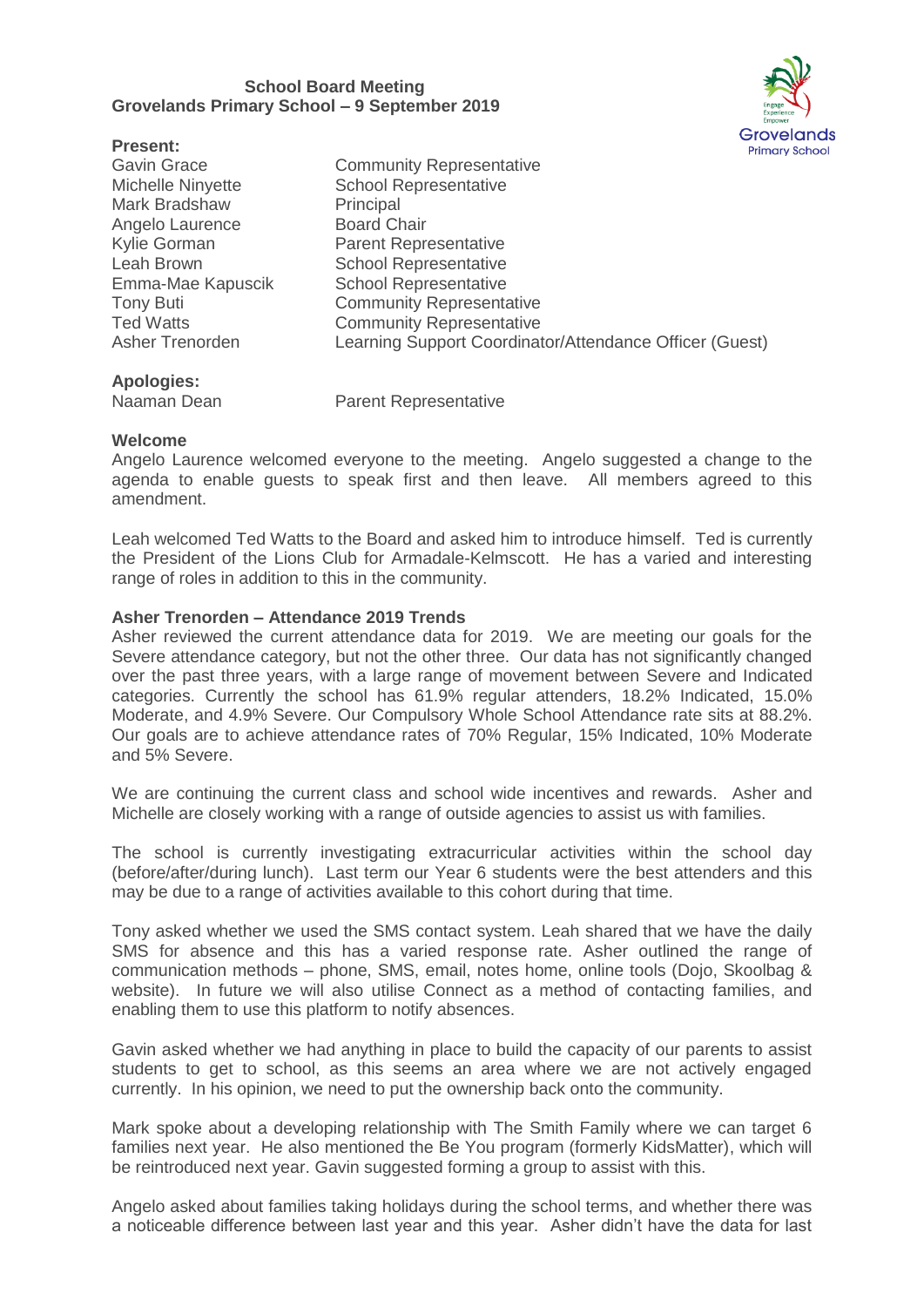year, but did say that there were  $346\frac{1}{2}$  days (173 days) last semester of unauthorised vacation.

Mark reiterated that the student achievement data confirms that attendance directly impacts results.

## **Minutes of Previous Meeting**

Minutes read and discussed. Acknowledged that these are true and correct. Moved: Leah Seconded: Michelle

The following business arising from the minutes was discussed:

Tony queried the change to not seeing the Comparative Budget Report. He indicated that he felt uncomfortable that this information wasn't being shared with the Board any longer. Mark indicated that he didn't have a problem sharing it and will have Leah follow up to seek additional information from the Department.

Emma-Mae reviewed the Operational Plans for English & Mathematics, providing an update of our progress against set goals.

## **Leah Brown – Finance Update**

Leah reviewed the One Line Budget Report provided by Kay on Friday. Mark indicated that the school will carry over the Forecast Cash Variance (~\$27000) through our Salary Pool. Our Voluntary Contributions collection rate has stayed at a similar rate to 2018.

Emma-Mae suggested identifying and advertising a funding target for a tangible item for the school that the Voluntary Contributions can contribute towards, e.g. infrastructure, resources, visible high value items. This may encourage famiies to contribute as they can see the evidence of their money going to work.

Ted asked whether we had contacted local non-profit organisations for assistance. Mark advised that this is usually for a specific need, e.g. camps, excursions, bus costs.

Gavin suggested moving to an entrepreneurial model where students create items to earn money for the school. He described a vision for the school to become self-sustaining.

Kylie asked about upskilling parents through classes, e.g. computing, work skills.

## **NAPLAN 2019**

Emma-Mae shared the preliminary NAPLAN data for 2019. It appears that the median score for Year 3 in Numeracy and Reading is consistent with 2018 data, and the median score for Year 5 in these assessments appears to be slightly higher than last year.

Emma-Mae explained that the Writing data is not available yet as this assessment is marked offline. She further explained how NAPLAN online differed from the previous paper assessments, with all students having greater opportunity to demonstrate to their ability as the assessments adjusted student pathways, based on the responses entered.

Full data analysis and Individual Student Reports are anticipated by mid-September. This information will be presented to the board at the next meeting.

#### **Australian Early Development Census (AEDC)**

Mark shared that this data collection occurs every 3 years and is completed by Pre-primary teachers.

Mark referred the Board to the graphs on page 8. It appears that our students are falling further and further behind. Mark indicated that there is a push from WAPPA members for the Department to enable schools to resource learning programs for three year olds. Tony shared that this is problematic as it is goes against the Education Act.